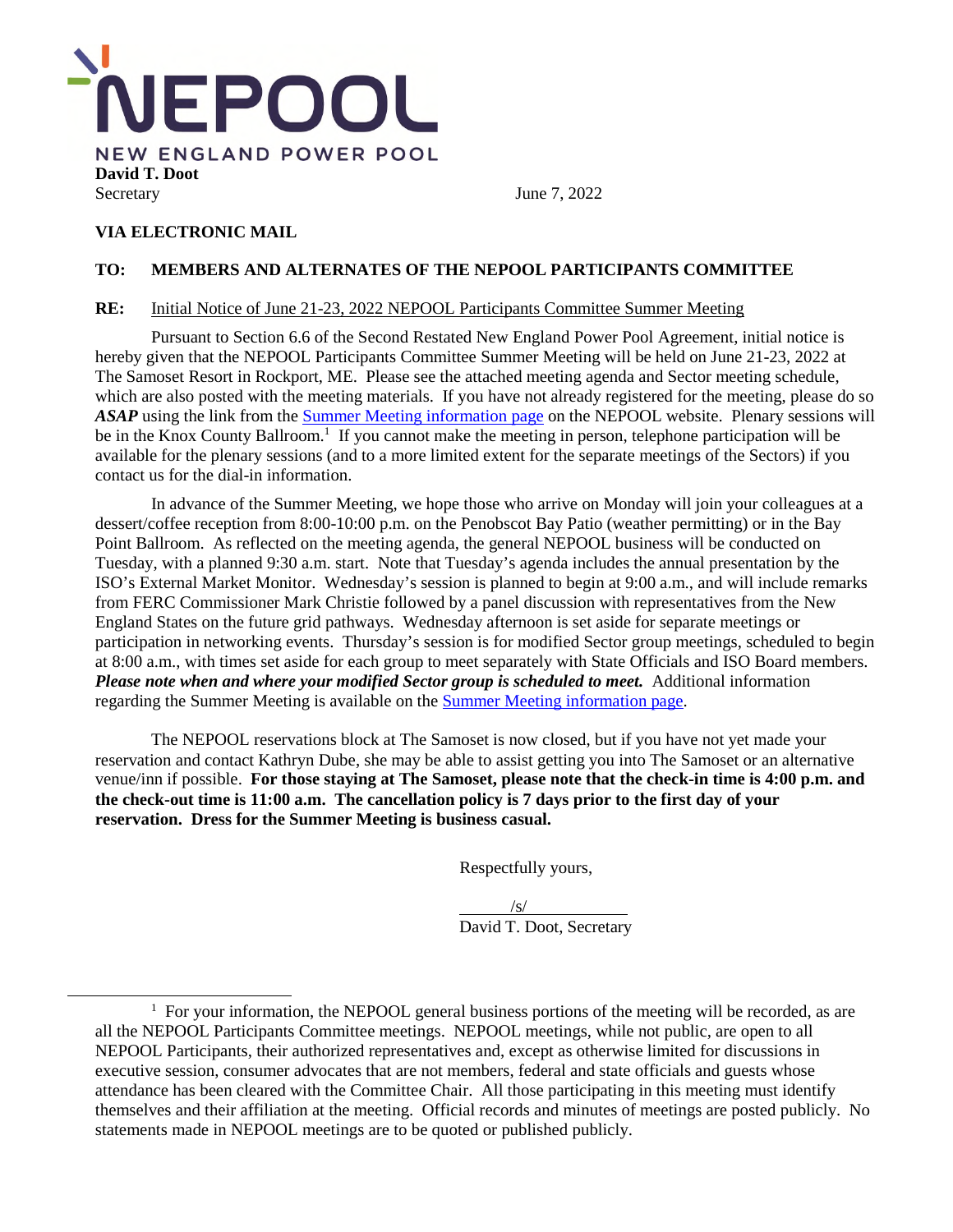# **INITIAL AGENDA**

## **TUESDAY, JUNE 21, 2022 9:30 a.m. – 4:30 p.m.\* General Session**

- 1. To approve the preliminary minutes of the Participants Committee meetings held on April 26 (Future Pathways) and May 5, 2022. The draft minutes of those meetings will be circulated under separate cover and posted with the meeting materials.
- 2. To adopt and approve all actions recommended by the Technical Committees set forth on the Consent Agenda included with this initial notice and posted on the NEPOOL website. In accordance with the Participants Committee Bylaws, if you wish to remove any of the recommended actions from the Consent Agenda, you must so indicate by notifying the Secretary on or before *Tuesday, June 14, 2022*.
- 3. To receive a Chief Executive Officer Report by Gordon van Welie, ISO New England.
- 4. To receive a Chief Operations Officer Report by Dr. Vamsi Chadalavada, ISO New England, including information concerning the upcoming winter.
- 5. To receive a report on the ISO's preliminary 2023 and 2024 Operating and Capital Budgets by Chief Financial & Compliance Officer Robert Ludlow, ISO New England.
- 6. To receive a report on current matters relating to regional wholesale power and transmission arrangements that are pending before the regulators and the courts.
- 7. To receive reports from other Committees, Subcommittees and working groups:
	-
	- Markets Committee Budget & Finance Subcommittee
	- Reliability Committee Membership Subcommittee
		-
	- Transmission Committee Others
- 8. To receive an External Market Monitor Report by Dr. David Patton, President, Potomac Economics. A presentation with highlights of the EMM's 2021 Annual Report on the ISO New England Markets will be circulated and posted following receipt.
	- 9. To transact such other business as may properly come before the meeting.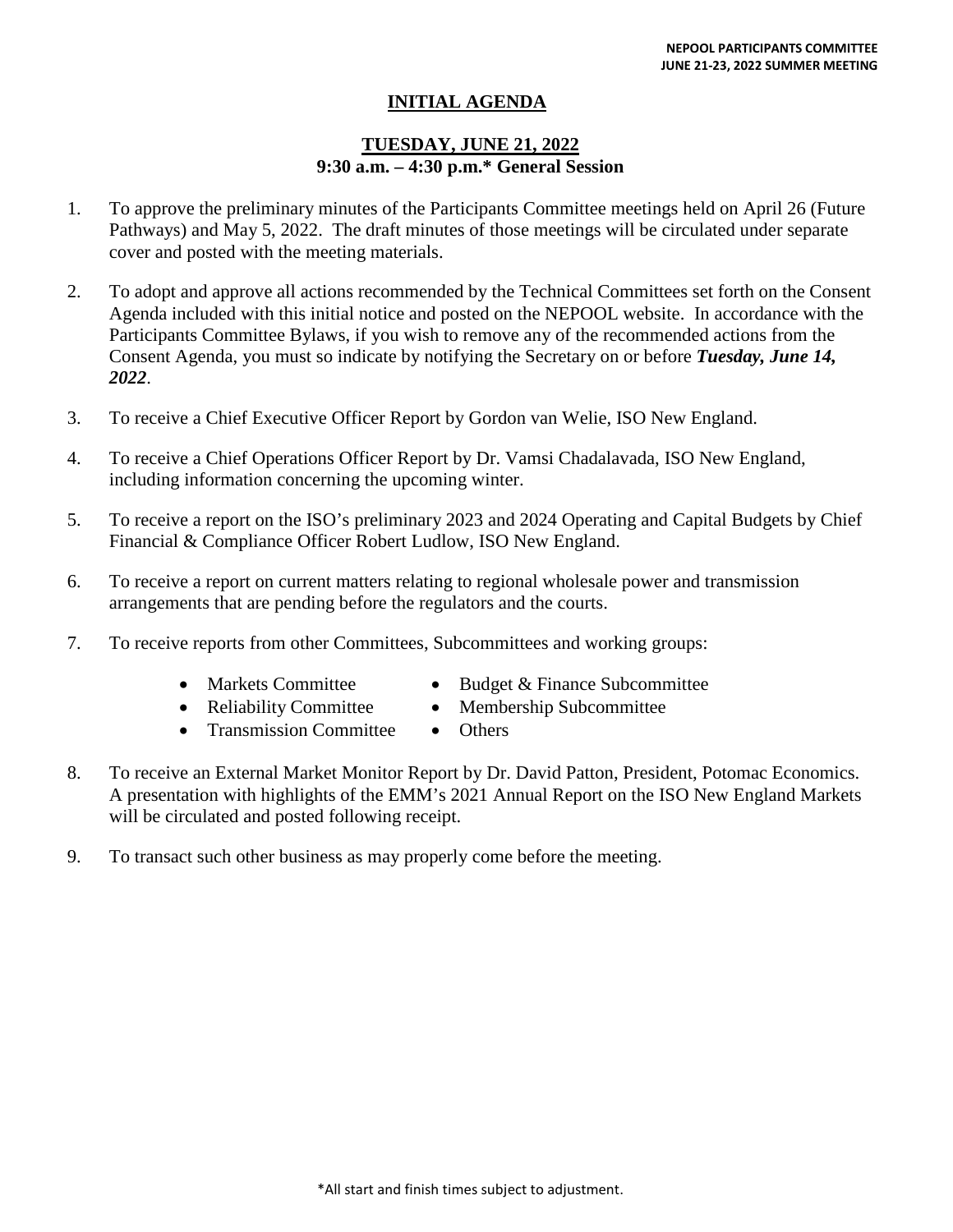## **WEDNESDAY, JUNE 22, 2022 9:00 a.m. – 12:00 p.m.\***

- 10. To receive welcome remarks.
- 11. To receive remarks from FERC Commissioner Mark Christie.
- 12. Panel of New England State Regulators and Officials to share perspectives on future grid pathways followed by discussion of the same. More detailed information, including panelist lineup, will be provided with the supplemental notice.

*Wednesday afternoon has been set aside for separate meetings and organized networking as desired* 

## **THURSDAY, JUNE 23, 2022 8:00 a.m. – 12:15 p.m.\***

*The last day of the Summer Meeting has been set aside for separate, modified Sectors meetings with individual ISO Board Members and State Officials, as detailed in the Sector meeting schedule included with this agenda.*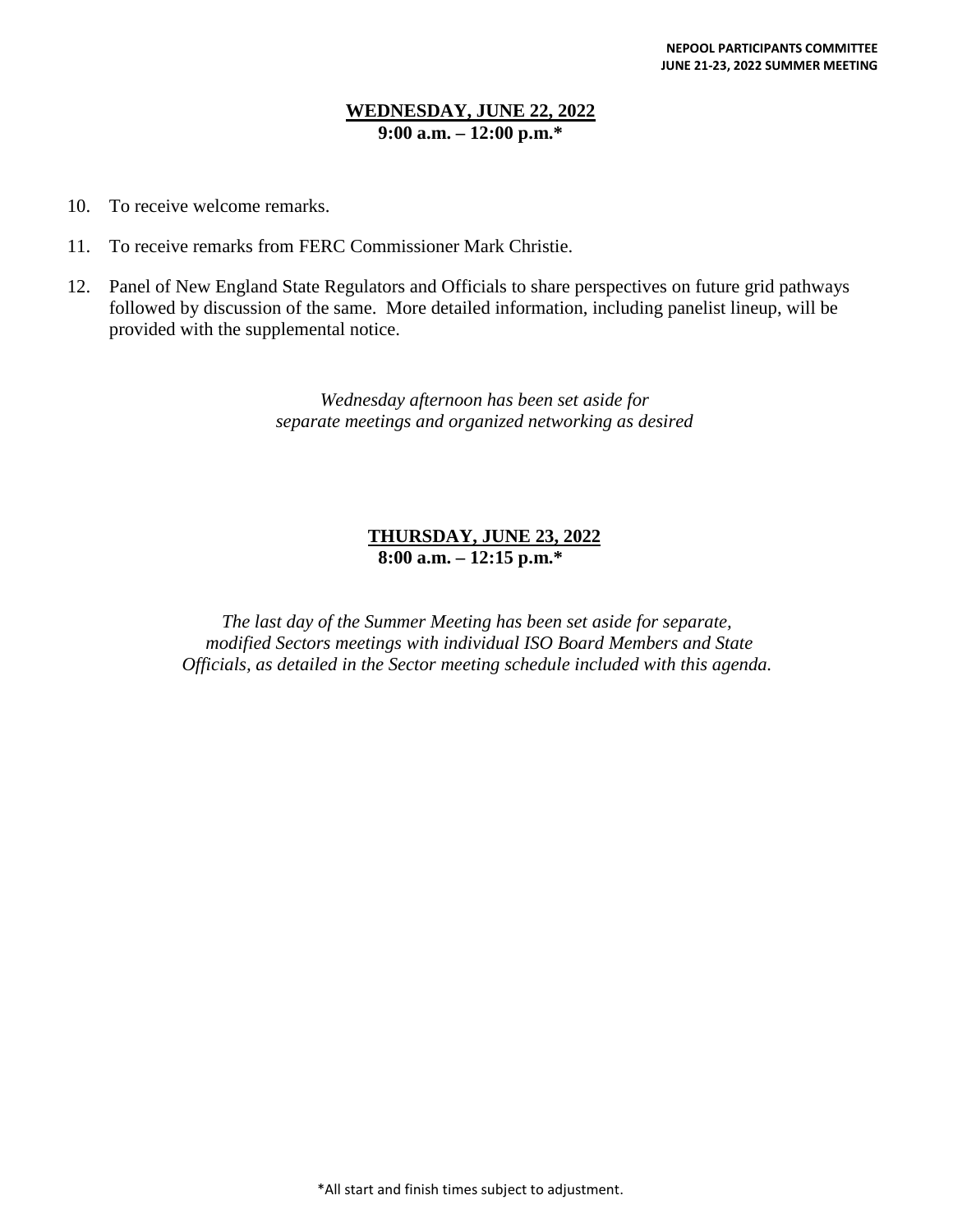#### **CONSENT AGENDA**

#### *Transmission Committee (TC)*

From the previously-circulated notice of actions of the TC's May 31, 2022 meeting, dated May 31, 2022.<sup>1</sup>

## **1. Changes to OATT Schedules 23-25 (Interconnection Jurisdiction for Distribution-Connected Generating Facilities)**

Support revisions to OATT Schedules 22 (Standard Large Generator Interconnection Procedures), 23 (Standard Small Generator Interconnection Procedures) and 25 (Standard Elective Transmission Upgrade Interconnection Procedures) to identify that all new distribution-connected generation should proceed through the state interconnection process, as recommended by the TC at its May 31, 2022 meeting, together with such further non-material changes as the Chair and Vice-Chair of the TC may approve.

The motion to recommend Participants Committee support was unanimously approved, with 1 abstention noted in each of the Transmission and End User Sectors.

## **2. Changes to OATT Schedule 18 and Incorporation of New Attachment Q (Order 881 [Managing Transmission Line Ratings] Compliance Changes)**

Support revisions to OATT Schedule 18 (Standard Large Generator Interconnection Procedures) and the incorporation of a new OATT Attachment Q () in response to Order 881's directive to incorporate the use of Ambient Adjusted Ratings (AARs) for transmission lines, as recommended by the TC at its May 31, 2022 meeting, together with such further non-material changes as the Chair and Vice-Chair of the TC may approve.

The motion to recommend Participants Committee support was unanimously approved, with 1 abstention noted in each of the Transmission and End User Sectors.

## *Reliability Committee (RC)*

From the previously-circulated notice of actions of the RC's May 16, 2022 meeting, dated May 17, 2022.<sup>2</sup>

#### **3. Changes to OP-22, Including Appendices A-C (Periodic Updates and New Appendix C)**

Support the revisions to ISO New England Operating Procedure No. 22 (OP-22) (Disturbance Monitoring Requirements), including general updates to OP-22, the listing of an additional facility in confidential Appendices A & B, and the addition of Appendix C (New England PMU Registration), as recommended by the RC at its May 16, 2022 meeting, together with such further non-material changes as the Chair and Vice-Chair of the RC may approve.

The motion to recommend Participants Committee support was unanimously approved.

**[Continued on next page]** 

<sup>&</sup>lt;sup>1</sup> TC Notices of Actions are posted on the ISO-NE website: https://www.iso-

ne.com/committees/transmission/transmission-committee/?document-type=Committee%20Actions.

<sup>&</sup>lt;sup>2</sup> RC Notices of Actions are posted on the ISO-NE website https://www.iso-ne.com/committees/reliability/reliabilitycommittee/?document-type=Committee%20Actions.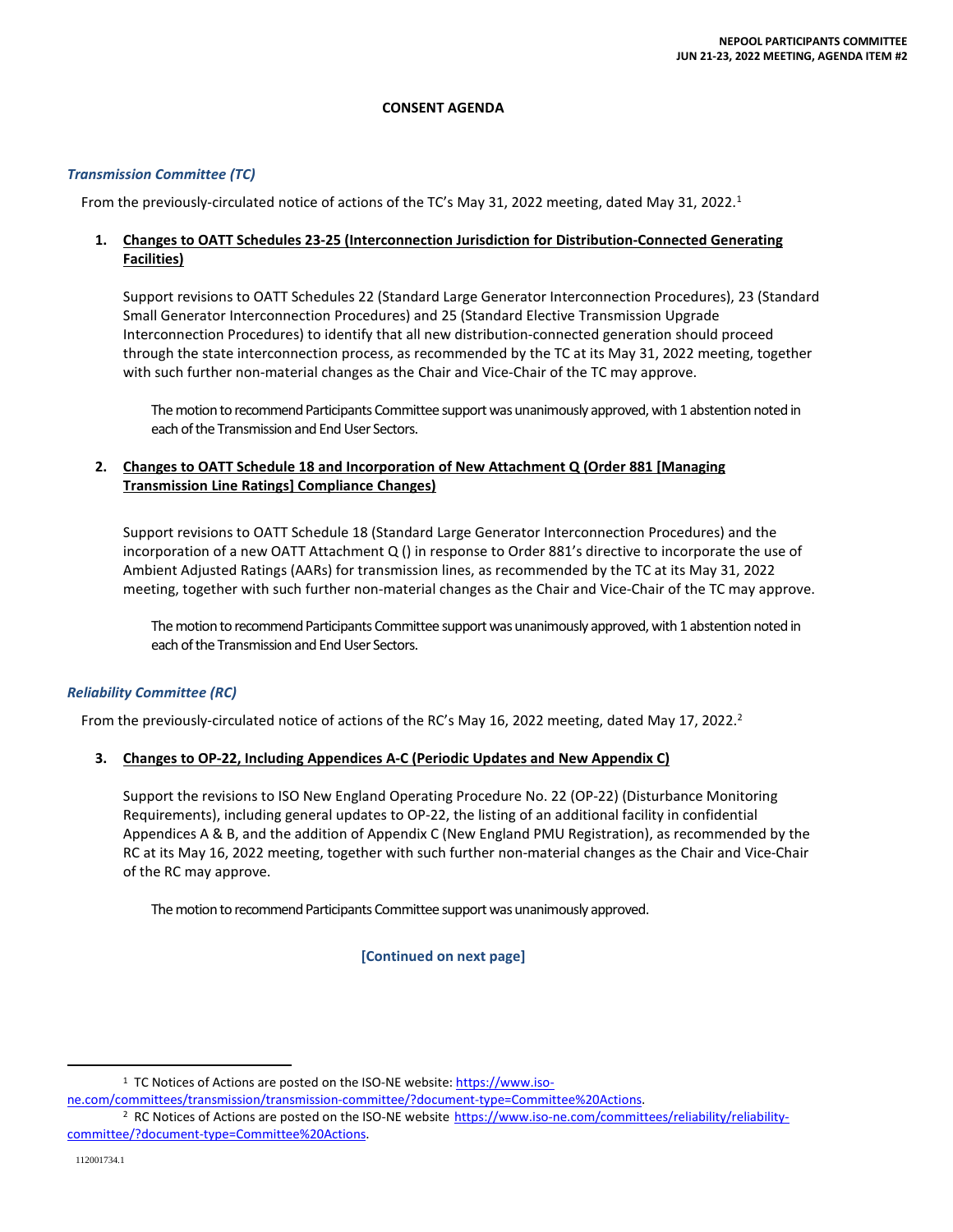#### *Markets Committee (MC)*

From the previously-circulated notice of actions of the MC's May 10, 2022 meeting, dated May 10, 2022.<sup>3</sup>

#### **4. Information Policy and Tariff Definition Revisions (Cyber Security Incident Information Sharing)**

Support the revisions to (i) Section 3.2 of Attachment D of the Tariff to meet mandatory cyber security reporting requirements and (ii) Section I.2.2 of the Tariff to modify confidentiality restrictions when the ISO is reporting cyber security incidents and events to certain federal agencies, as recommended by the MC at its May 10, 2022 meeting, together with such further non-material changes as the Chair and Vice-Chair of the MC may approve.

The motion to recommend Participants Committee support was unanimously approved.

.

<sup>&</sup>lt;sup>3</sup> MC Notices of Actions are posted on the ISO-NE website: https://www.iso-ne.com/committees/markets/marketscommittee/?document-type=Committee%20Actions.